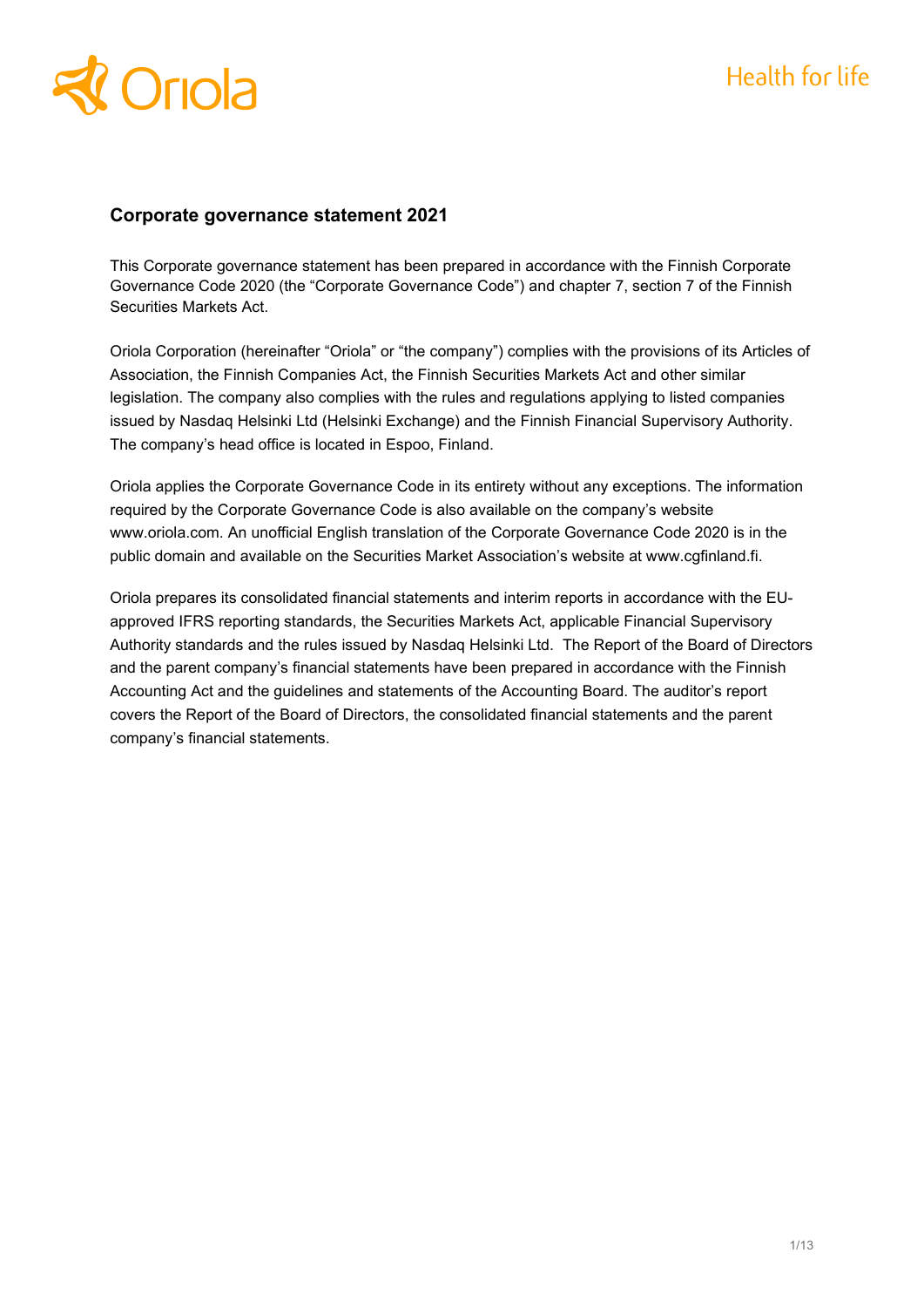

#### **Governing structures of Oriola**



### **General meeting of shareholders**

The general meeting of shareholders decides on the matters that under the Companies Act and the Articles of Association of Oriola are within its purview. Each shareholder is entitled to attend general meetings. Each class A share carries 20 votes and each class B share 1 vote at General Meetings. According to the Articles of Association, no shareholder may vote using an amount of votes that exceeds 1/20 of the total number of votes carried by the shares of different share classes represented at the general meeting.

The Board of Directors convenes a general meeting of shareholders. The notice of general meeting is published on the company's website or in one daily newspaper in Finland's capital city no earlier than 2 months and no later than 21 days prior to the meeting. Oriola also publishes the notice of general meeting as a stock exchange release. The documents to be submitted to the general meeting and the draft resolutions to the general meeting are available on the company's website. The notice of the general meeting contains the proposed agenda for the meeting.

A shareholder has the right to have matters that under the Companies Act fall within the competence of the general meeting dealt with by the general meeting, if the shareholder so demands in writing to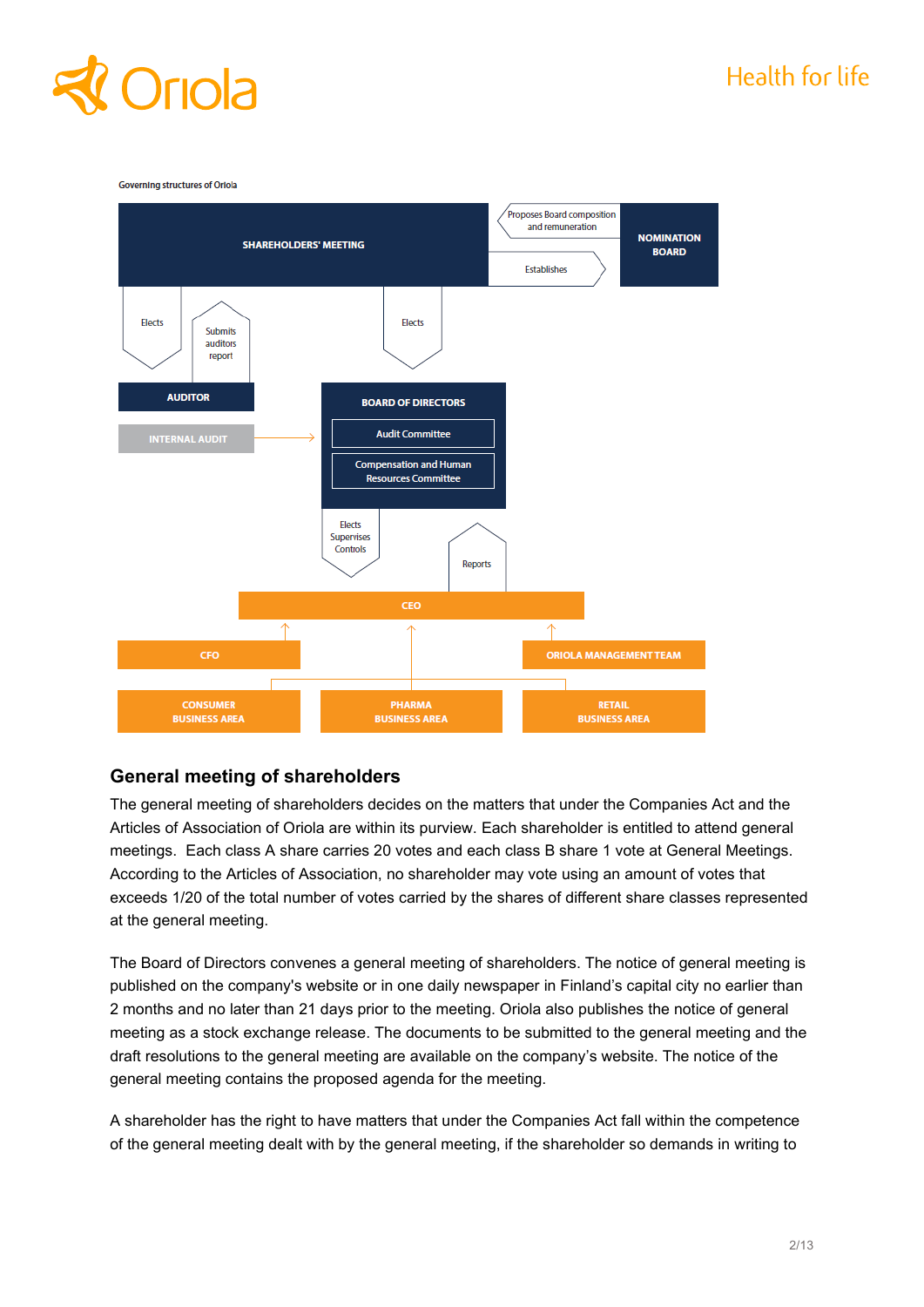# Oriola

the Board of Directors well in advance of the meeting so that the matter can be included in the notice of general meeting. The demand shall be considered to have arrived in time, when the Board of Directors has been informed about the demand at the latest four weeks in advance of the publication of the notice of the general meeting.

The company's starting point is that the chairman of the Board of Directors, a sufficient number of members of the Board of Directors and its committees, the President and CEO, and the auditor attend the general meeting. A person proposed for the first time as member of the Board of Directors shall be present at the general meeting that decides on his or her election unless there are well-founded reasons for absence.

The shareholders shall according to law and the articles of association exercise their power of decision at the general meeting. The Annual General Meeting is held by the end of May each year. The duties of the Annual General Meeting include:

- adoption of the financial statements;
- use of the profit shown on the balance sheet:
- election of the members of the Board of Directors and the decision on their fees;
- discharging from liability for the members of the Board of Directors and the President and CEO;
- election of the auditor and the decision on compensation, and
- proposals made by the Board of Directors and shareholders to the Annual General Meeting (e.g. amendments to the Articles of Association, repurchase of the company's own shares, share issue, giving special authorisations).

#### **Annual General Meeting 2021**

The Annual General Meeting of Oriola, held on 16 March 2021, adopted the financial statements and discharged the members of the Board of Directors and the President and CEO from liability for the financial year ending 31 December 2020. According to the decision of the Annual General Meeting, a dividend of EUR 0.03 per share was paid on the basis of the balance sheet adopted for the financial year ending 31 December 2020.

#### **Authorisations**

The Annual General Meeting authorised the Board of Directors to decide at its discretion on the payment of dividend up to a maximum of EUR 0.03 per share. The authorisation is valid until the beginning of the next Annual General Meeting of the company. The Board of Directors of Oriola decided on 26 October 2021 that it will not use the authorisation and no additional dividend for 2020 will be paid.

The Annual General Meeting authorised the Board to decide on a share issue against payment in one or more issues, including the right to issue new shares or to assign treasury shares held by the company. The authorisation covers a combined maximum of 5,500,000 class A shares and 12,500,000 class B shares of the company and includes the right to derogate from the shareholders' pre-emptive subscription right. The authorisation is in force for eighteen (18) months following the decision of the Annual General Meeting.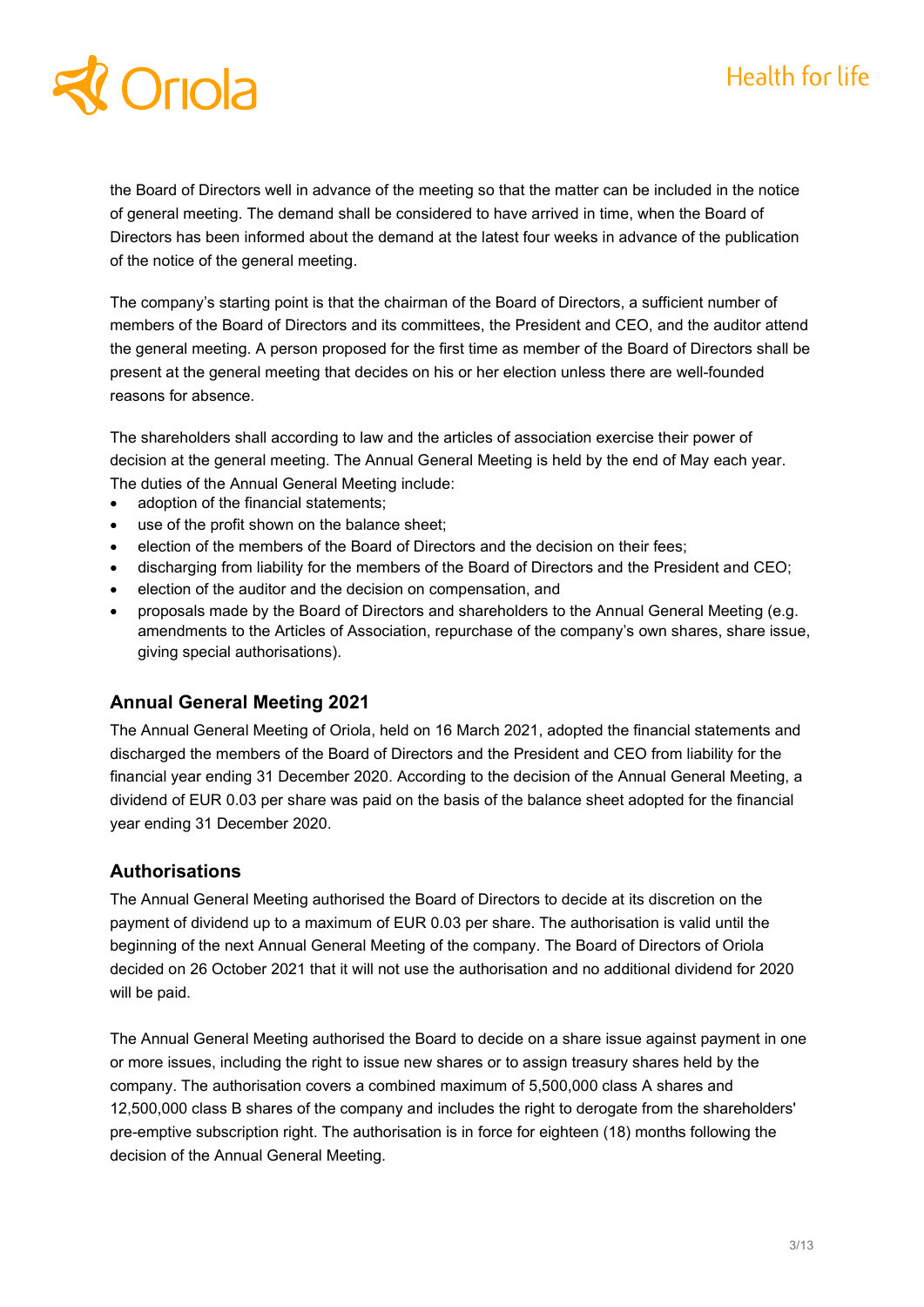# Oriola

The Board was also authorised to decide on a share issue against payment of class B shares in one or more issues including the right to issue new class B shares or assign class B treasury shares held by the company. The authorisation covers a combined maximum of 18,000,000 class B shares of the company including the right to derogate from the shareholders' pre-emptive subscription right. The authorisation is in force for a maximum of eighteen (18) months following the decision of the Annual General Meeting.

The Annual General Meeting authorised the Board to decide on a share issue of class B shares without payment to the Company and on a directed share issue of class B shares in order to execute the share-based incentive plan for Oriola Group's executives and the share savings plan for Oriola Group's key personnel. The maximum number of new class B shares to be issued under this authorisation is 250,000, which represents of 0.14 % of all shares in the Company. The authorisation is in force for eighteen (18) months from the decision of the Annual General Meeting.

The Annual General Meeting authorised the Board to decide on repurchasing up to 18,000,000 of the company's own class B shares. Shares may be repurchased also in a proportion other than in which shares are owned by the shareholders. The authorisation is in force for a maximum of eighteen (18) months following the decision of the Annual General Meeting.

All decisions of the Annual General Meeting 2021 are available on the company's website www.oriola.com.

#### **Shareholders' Nomination Board**

The Shareholders' Nomination Board consists of five members appointed by the shareholders. In addition, the Chairman of the Board of Directors acts as an expert member of the Nomination Board.

The Chairman of the Board of Directors annually arranges a meeting to which the Chairman invites the company's 20 largest shareholders, by votes, registered as shareholders in the company's shareholders' register maintained by Euroclear Finland Ltd by 31 August preceding the Annual General Meeting. The meeting of the 20 largest shareholders, by votes, elects the members of the Shareholders' Nomination Board. One of the members is elected to serve as the Chairman of the Shareholders' Nomination Board.

The term of office of the members of the Shareholders' Nomination Board expires the year following the appointment upon the appointment of the new members of the Shareholders' Nomination Board pursuant to the rules of procedure of the Shareholders' Nomination Board.

The Shareholders' Nomination Board is established to exist and serve until the Annual General Meeting decides otherwise.

The Nomination Board shall prepare a proposal concerning the composition of the Board of Directors for the company's Annual General Meeting. The Nomination Board must submit its proposals to the Board of Directors no later than on the first day of February preceding the Annual General Meeting. The proposals are published as a stock exchange release and included in the invitation to the Annual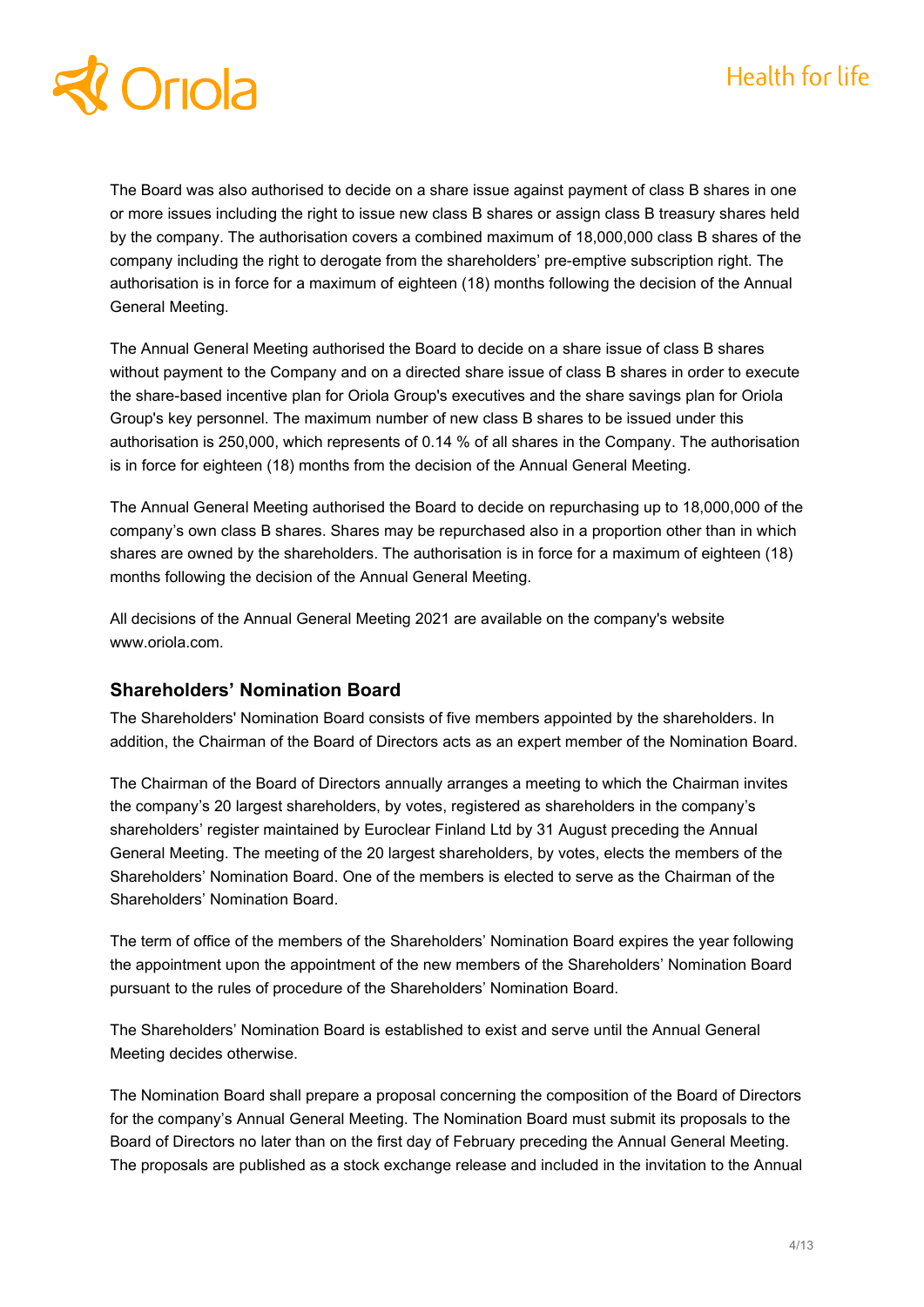### **Oriola**

General Meeting. The Nomination Board shall also present and provide grounds for its proposals to the Annual General Meeting.

The rules of procedure of the Shareholders' Nomination Board are available on the Company's website www.oriola.com.

The largest shareholders of Oriola Corporation elected on 22 September 2021 the following persons as members of the Nomination Board:

Mikael Aro Annika Ekman Peter Immonen Pekka Pajamo Into Ylppö

Pekka Pajamo was elected Chairman of the Nomination Board. Panu Routila, Chairman of the Board of Directors of Oriola, serves as an expert member of the Nomination Board.

On 22 December 2021, the Shareholders' Nomination Board submitted its proposal to the 2022 Annual General Meeting concerning the composition of the Board of Directors as follows: The number of members of the Board of Directors would be six. The present members of the Board of Directors Eva Nilsson Bågenholm, Juko-Juho Hakala, Harri Pärssinen, Lena Ridström and Panu Routila would be re-elected. Nina Mähönen would be elected new member of the Board of Directors. Panu Routila would be re-elected as Chairman of the Board of Directors. Anja Korhonen, member of the Board of Directors since 2014, has informed the Nomination Board that she is not available for re-election to the Board of Directors.

The biographical details of the proposed Board members are presented on the company's website.

#### **Board of Directors**

The Board of Directors is responsible for the administration of the company and the appropriate organisation of its operations.

The Board of Directors is responsible for managing and supervising the company's operations in accordance with the law, governmental regulations and the articles of association. The Board also ensures that good corporate governance is complied with throughout the Oriola Group.

The members of the Board of Directors are elected by the general meeting of shareholders. The Board of Directors uses the highest decision-making power in the Oriola Group between the general meetings of Shareholders. Pursuant to the articles of association, the Board of Directors consists of no fewer than five and no more than eight members. The term of the members of the Board of Directors expires at the end of the next Annual General Meeting following their election. The chairman of the Board of Directors is elected by the general meeting of shareholders. The vice chairman of the Board is elected by the Board of Directors from among its members.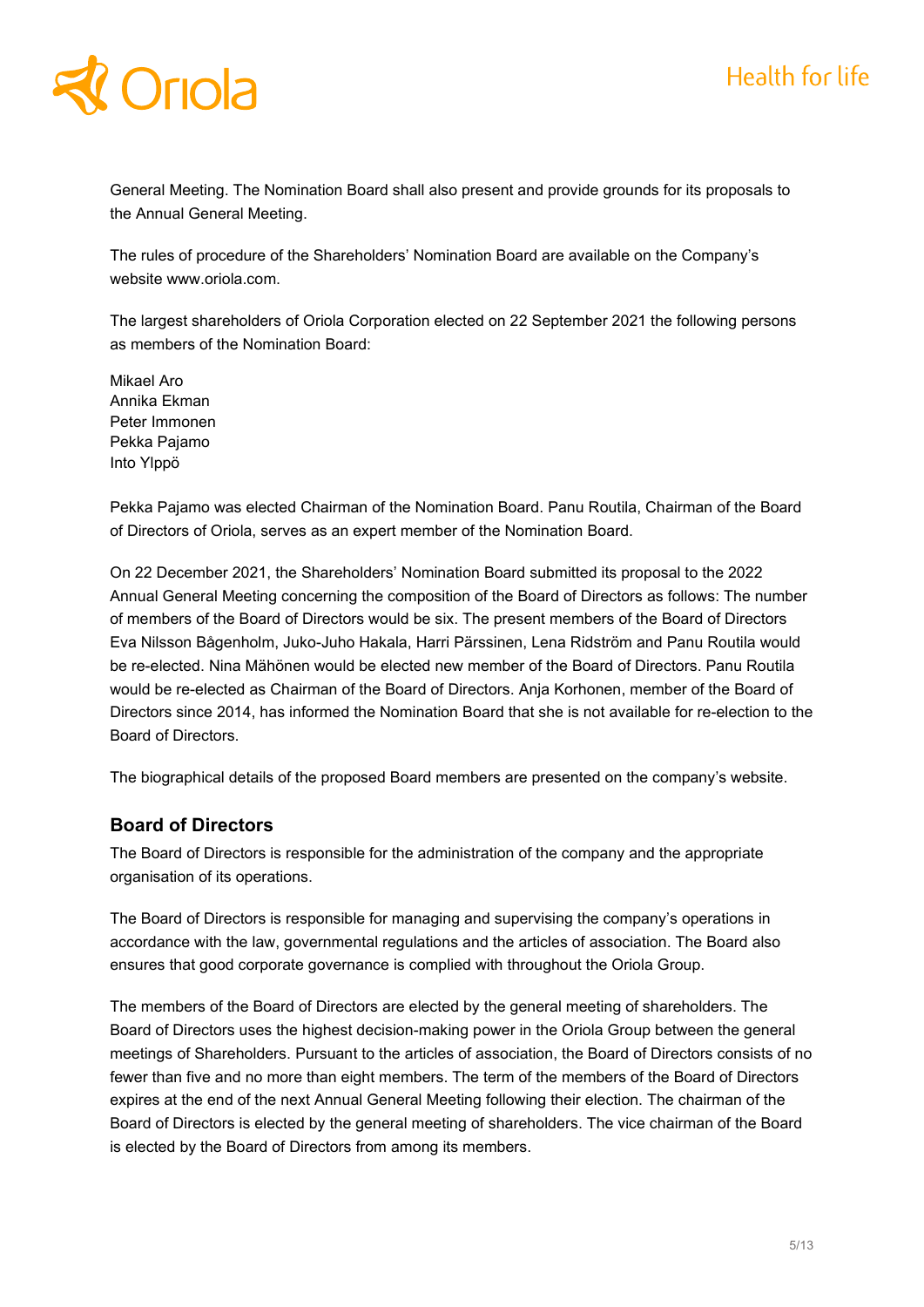

The Board of Directors convenes in accordance with a timetable agreed in advance and also convenes as required. In addition to making decisions, the Board of Directors also receives during its meetings current information about the operations, finances and risks of the Group. Board meetings are also attended by the President and CEO, the CFO and the General Counsel (who acts as secretary to the Board). Members of the Oriola Management Team attend Board meetings at the invitation of the Board. Minutes are kept of all meetings.

### **Main tasks of the Board of Directors**

The main tasks to be dealt with by the Board of Directors are listed in the Board's rules of procedure. Accordingly, these are among others:

- approving the company's strategy;
- approving financial targets, budgets, major investments and risk management principles;
- appointment and dismissal of the company's President and CEO;
- consideration and decision of all significant matters concerning the operations of the Group and the business segments; and
- approving the charters of the Audit Committee and the Compensation and Human Resources **Committee**

#### **Diversity on the Board**

The ultimate goal in electing members to the Board of Directors is to ensure that the Board of Directors as a collegium has a competence profile which supports Oriola's existing and future business. Diversity supports the overall goal that the Board of Directors has an optimal competence profile to support the company's business and is viewed as an integral part and a success factor enabling the achievement of Oriola's strategic goals. Important factors for the diversity of Oriola's Board of Directors are the mutually complementary expertise of the members, their education and experience in different professional areas and industrial sectors, businesses in various stages of development, leadership experience, as well as their personal capacities. The diversity of the Board of Directors is supported by experience in operating environments and industries relevant to the company as well as different cultures and by consideration of the age and gender breakdown of the members.

Oriola's Board of Directors has approved the diversity policy of the Board of Directors in December 2016. According to the diversity policy of the Board of Directors Oriola's objective is to maintain an appropriate balance of representation of both genders on the Board of Directors.

The company has upheld the requirements set for diversity in the composition of the Board of Directors. Oriola's Board of Directors 2021 represents diversity related of nationalities, professional competencies and genders.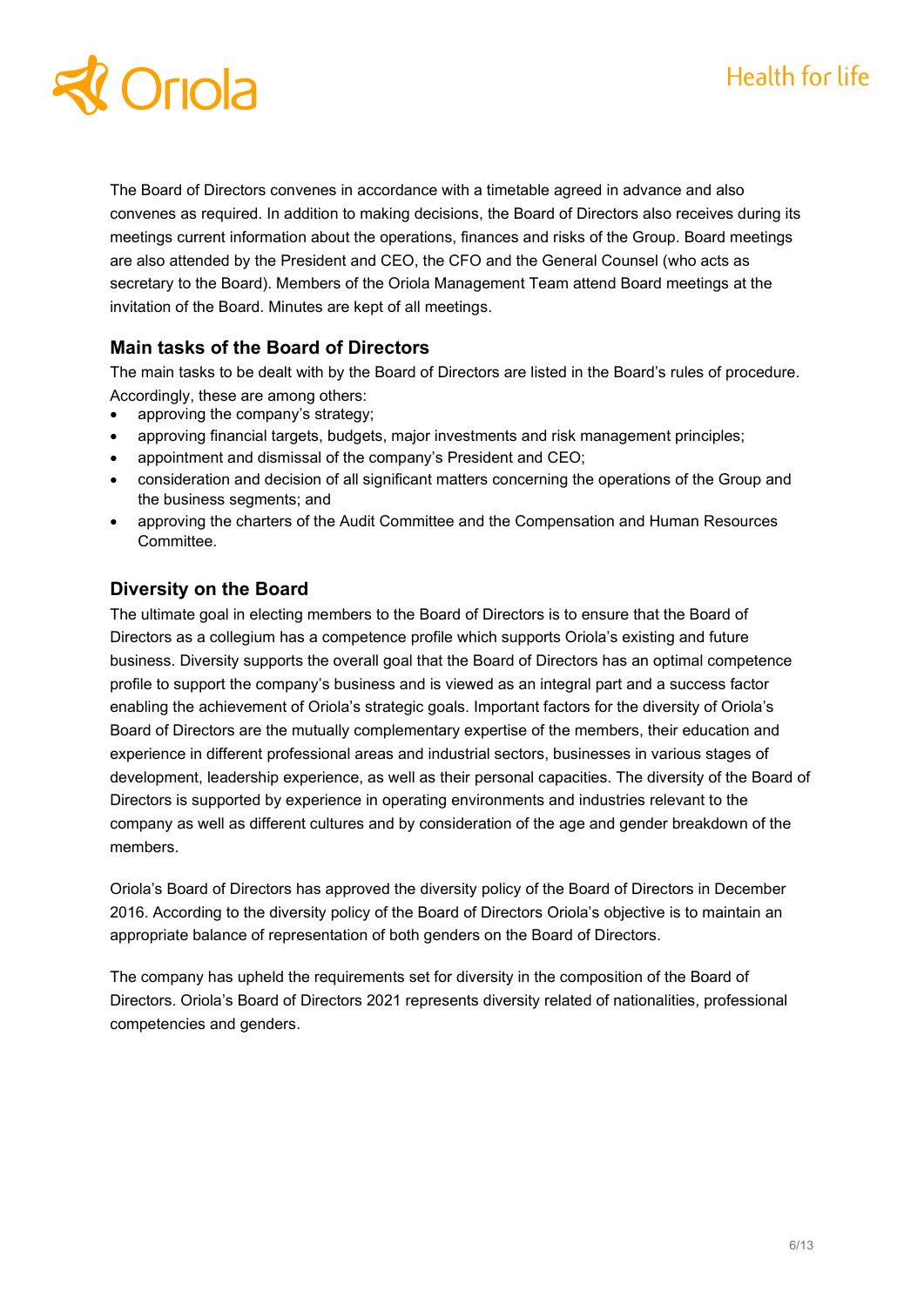

#### **Board of Directors 2021–2022**

The Annual General Meeting of Oriola held on 16 March 2021 confirmed that the Board of Directors of Oriola shall have six members and elected the following persons as chairman and members of the Board of Directors:

| <b>Name</b>                                    | Year<br><b>of</b><br>birth | <b>Education and</b><br>independence                     | <b>Attendance</b><br>at Board<br><b>Meetings</b> | <b>Attendance</b><br>at Committee Meetings                                                     |
|------------------------------------------------|----------------------------|----------------------------------------------------------|--------------------------------------------------|------------------------------------------------------------------------------------------------|
| Panu Routila<br>(Chairman)                     | 1964                       | M.Sc. (Economics),<br>independent member of<br>the Board | 24/24                                            | Compensation and HR<br>Committee<br>13/13 and Audit Committee<br>5/5                           |
| Juko-Juho<br>Hakala                            | 1970                       | M.Sc. (Economics),<br>independent member of<br>the Board | 24/24                                            | Compensation and HR<br>Committee<br>9/10 (1 Jan-1 Feb and 1 Sep<br>2021 -)                     |
| Anja<br>Korhonen                               | 1953                       | M.Sc. (Economics),<br>independent member of<br>the Board | 24/24                                            | <b>Audit Committee</b><br>5/5                                                                  |
| Eva Nilsson<br>Bågenholm<br>(Vice<br>Chairman) | 1960                       | Physician,<br>independent member of<br>the Board         | 24/24                                            | Compensation and HR<br>Committee<br>13/13                                                      |
| Lena<br>Ridström                               | 1965                       | M.Sc. (Economics),<br>independent member of<br>the Board | 24/24                                            | Compensation and HR<br>Committee 1/1 (16 March - 31<br>Aug 2021) and Audit<br>Committee<br>5/5 |
| Harri<br>Pärssinen                             | 1963                       | M.Sc. (Economics),<br>independent member of<br>the Board | 23/24                                            | <b>Audit Committee</b><br>5/5                                                                  |

In its constitutive meeting held later the same day, the Board of Directors elected Eva Nilsson Bågenholm as its Vice Chairman.

In its constitutive meeting on 16 March the Board decided that Juko Hakala would not be a member of the Audit Committee or the Compensation and Human Resources Committee for the time when he was serving as (interim) President and CEO of Oriola.

Members of Oriola's Board of Directors 1 January–16 March 2021:

| <b>Name</b>            | <b>Year of birth</b> | <b>Education and</b><br>independence                           | <b>Attendance at</b><br><b>Board Meetings</b> | <b>Attendance at</b><br><b>Committee</b><br><b>Meetings</b> |
|------------------------|----------------------|----------------------------------------------------------------|-----------------------------------------------|-------------------------------------------------------------|
| Mariette<br>Kristenson | 1977                 | M.Sc.<br>(Economics),<br>independent<br>member of the<br>Board | 3/3                                           | Compensation<br>and HR<br>Committee 4/4                     |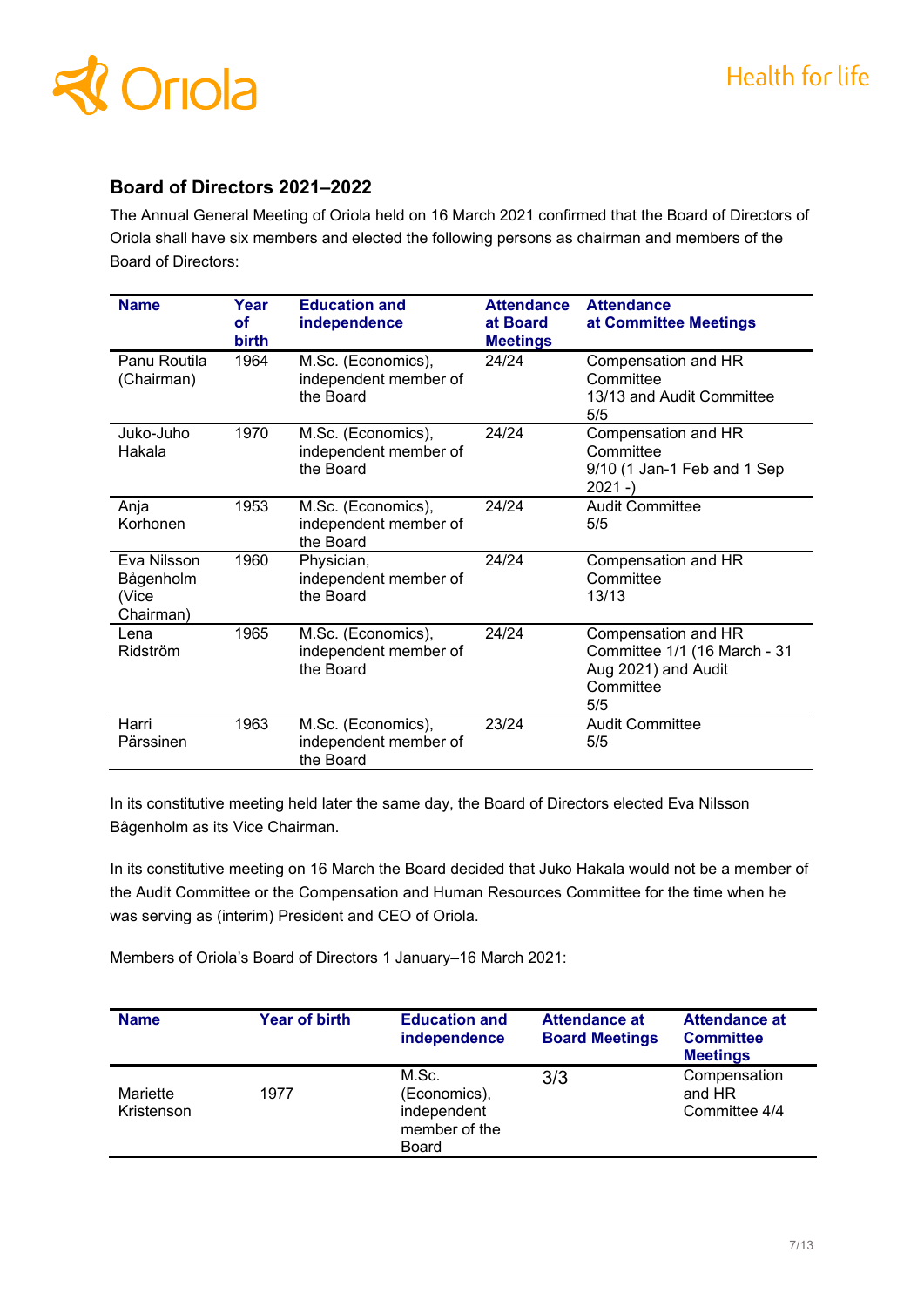# Oriola

The Board of Directors has evaluated the independence of its members and determined that all members are independent of the company and its major shareholders. Juko Hakala was during the time of his interim CEO position (1 February-9 August 2021) determined to dependent of the company, but independent of its significant shareholders. The Board has also conducted an assessment of its activities and working practices.

In 2021, the Board of Directors of Oriola convened 24 times, of which 7 were per capsulam meetings.

#### **Board committees**

The Board of Directors has an Audit Committee and a Compensation and Human Resources Committee. The committees' charters are confirmed by the Board. The committees are preparatory bodies that submit proposals to the Board on matters within their purview. Minutes are kept of the committees' meetings. The committees report to the Board at regular intervals. The committees do not have independent decision-making powers. Their task is to submit recommendations to the Board on matters under consideration.

In its constitutive meeting, held after the Annual General Meeting, the Board of Directors appoints, from among its members, the members and chairman of the Audit Committee and the Compensation and Human Resources Committee.

In addition to the Audit Committee and Compensation and Human Resources Committee, the Board of Directors may appoint ad hoc committees for preparing specific matters. Such committees do not have Board-approved charters and the Board does not release information on their term, composition, the number of meetings or the members' attendance rates.

### **Audit Committee**

The task of the Audit Committee is to enhance the control of the company's operations and financial reporting. According to the charter, the following in particular shall be addressed and prepared by the Audit Committee:

- reviewing the consolidated financial statements and interim reports, together with the auditor;
- reviewing together with the auditor any deficiencies in the supervision systems observed in control inspections and any other deficiencies reported by auditors;
- reviewing any deficiencies in the control system observed in internal audit and other observations and recommendations made;
- reviewing the plans of action for the control inspection and internal audit and giving recommendations to company management on focus areas for internal audits; and
- evaluating the appropriateness of the supervision of company administration and risk management and reviewing changes in the principles of company accounting and external reporting prior to their introduction.

In addition, the Audit Committee's duties include preparatory work on the decision of electing the auditor, evaluation of the independence of the auditor, taking into account particularly the effect of the provision of related services on the independence, and carrying out any other tasks assigned to it by the Board. The Audit Committee has at least three members.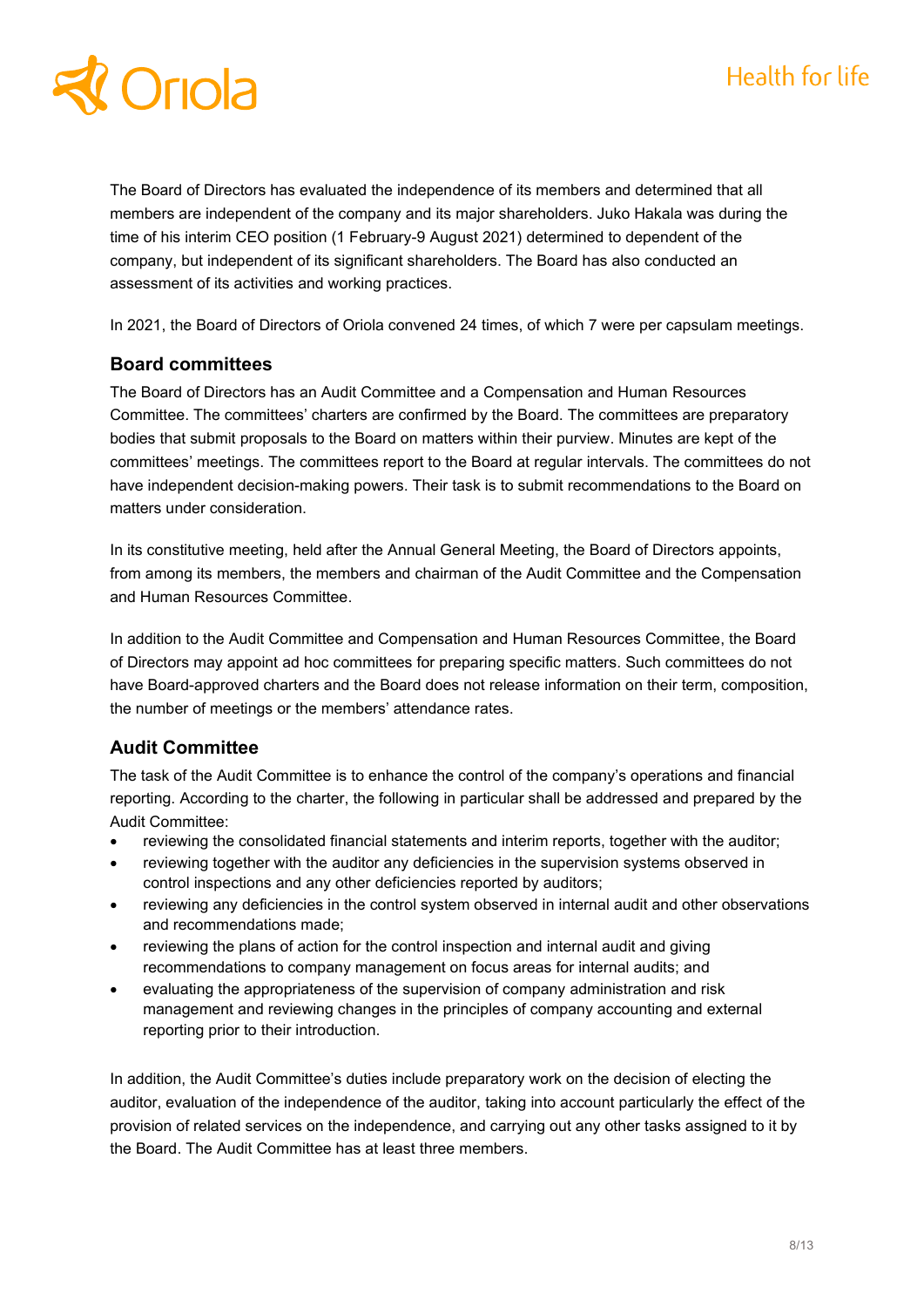

As of 16 March 2021, the Chairman of the Audit Committee is Anja Korhonen and the other members are Harri Pärssinen, Lena Ridström and Panu Routila. The members of the Audit Committee are independent of the company and its major shareholders.

#### **Compensation and Human Resources Committee**

According to the charter, the Compensation and Human Resources Committee reviews management and personnel remuneration policies and issues related to management appointments and makes proposals on such matters to the Board of Directors. The Committee's responsibilities include:

- Developing and monitoring effective compensation principles that promote achievement of the goals of the company
- Making proposals to the Board on compensation and incentive schemes for management and other key personnel
- Evaluating performance management, succession planning and talent development processes and programmes
- Considering and preparing appointments of top management to be decided by the Board. Supporting and advising the President and CEO in the appointments of the Oriola Management Team
- Monitoring and evaluating the performance of the President and CEO
- Monitoring and evaluating the performance of the members of the Oriola Management Team based on the CEO´s proposal.

The Compensation and Human Resources Committee has three members. In its constitutive meeting on 16 March the Board appointed from among its members the following members to the Compensation and Human Resources Committee: Eva Nilsson Bågenholm (Chairman), Lena Ridström and Panu Routila. After Juko Hakala's interim CEO position had ended the Board decided that Juko Hakala will as of 1 September 2021 replace Lena Ridström in the Compensation and Human Resources Committee. After the change, the members of the Compensation and Human Resources Committee are Eva Nilsson Bågenholm (Chairman), Juko Hakala and Panu Routila. The members of the Compensation and Human Resources Committee are independent of the company and its major shareholders.

#### **President and CEO and deputy to CEO**

The Board of Directors appoints and dismisses the President and CEO of Oriola and decides on the terms of his/her employment. At the end of 2021 the President and CEO of the company is Elisa Markula, M.Sc., MBA, born in 1966.

Robert Andersson, M.Sc., MBA, born in 1960 left his position as the President and CEO on 1 February 2021. Juko Hakala, member of Oriola's Board of Directors, M.Sc., born in 1970 served as the President and CEO for the period between 1 February 2021 and 9 August 2021 when Elisa Markula assumed the position of new permanent President and CEO of Oriola.

In accordance with the Companies Act, the President and CEO is responsible for the day-to-day executive management of the company in accordance with the instructions and orders given by the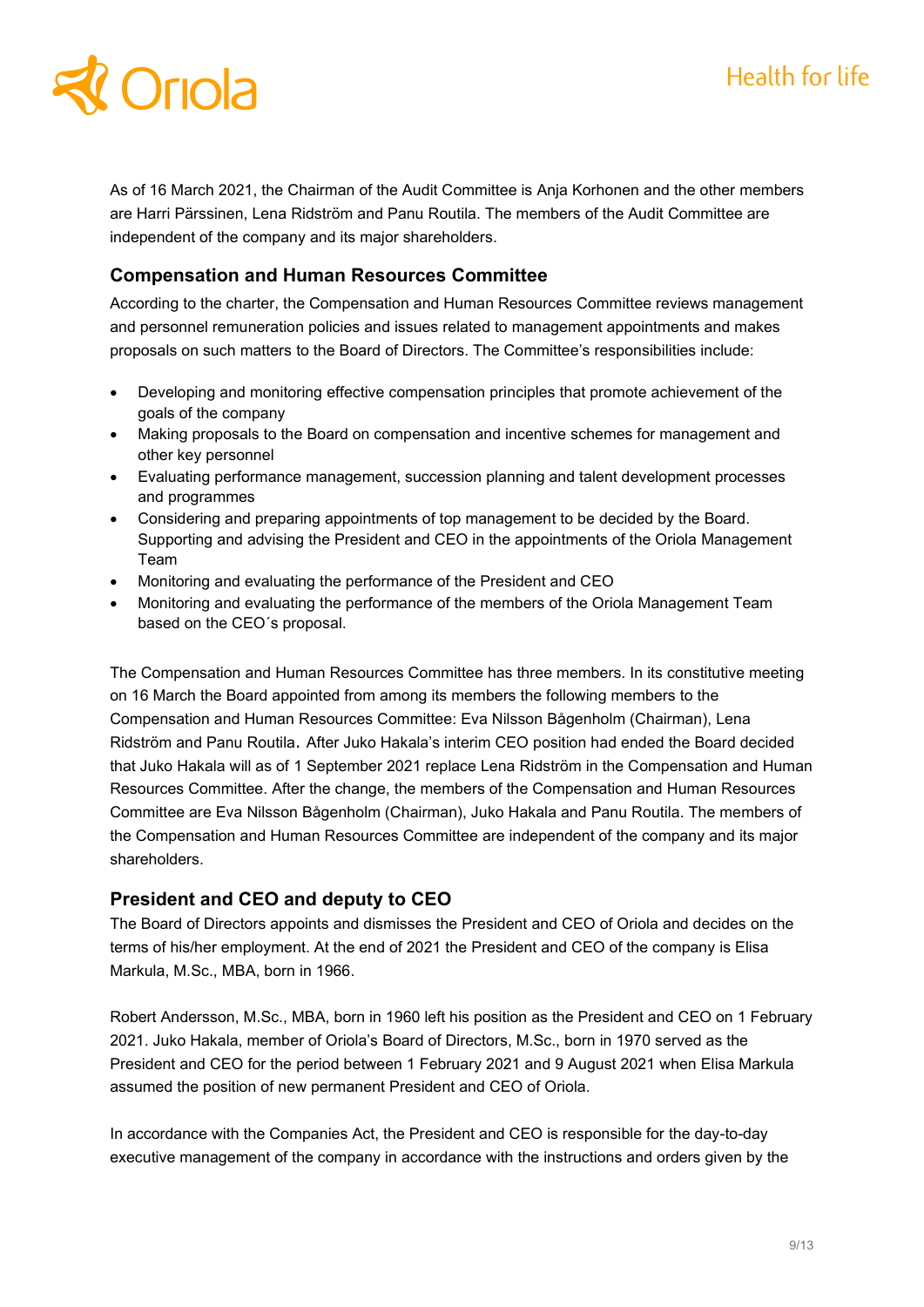# **Oriola**

Board of Directors. In addition, the President and CEO also ensures that accounts of the company comply with Finnish law and that its financial affairs have been arranged in a reliable manner. The terms and conditions of the President and CEO's employment are specified in a written service contract approved by the Board.

The Board of Directors also appoints, as necessary, a deputy to the President and CEO. At the end of the year 2021 the Company does not have an appointed deputy to the President and CEO.

#### **Oriola Management Team**

At the end of the year 2021, the Oriola Management Team consisted of ten members, including the President and CEO, to whom the other Oriola Management Team members report. The Oriola Management Team is responsible for the operative management and development of Oriola. It meets regularly and assists CEO for preparing Oriola's strategy, annual planning, monitoring the performance against set targets, financial reporting, risk management and preparing investments and other decisions. Key duties are also developing a strong culture and aligned internal ways of working in Oriola.

The following persons were members of Oriola's Management Team on 31 December 2021:

- Elisa Markula, President and CEO
- Sari Pohjonen, CFO
- Katarina Gabrielson, Vice President, Retail business area
- Hannes Hasselrot, Vice President, Consumer business area
- Anne Kariniemi, Vice President, Operations
- Tuula Lehto, Vice President, Communications and Sustainability
- Elina Niemelä, Vice President, People and Transformation
- Charlotta Nyström, CIO
- Fredrik Pamp, Vice President, Pharma business area
- Petter Sandström, General Counsel

### **Descriptions of internal control procedures and the main features of risk management systems**

The risk management systems and internal control procedures related to Oriola's financial reporting aim to ensure a reasonable certainty of the reliability of the company's financial statements and financial reporting, as well as the company's compliance to legislation and generally approved accounting principles.

### **Financial reporting**

The Board of Directors and the President and CEO have the overall responsibility for organising the internal control and risk management systems pertaining to financial reporting. The President and CEO, the members of the Oriola Management Team and the heads of the business units are responsible for the accounting and administration of the areas within their spheres of responsibility complying with legislation, the Group's operating principles, and the guidelines and instructions issued by Oriola's Board of Directors. The organising and leading of the financial reporting in the Group has been centralised under the subordination of the CFO.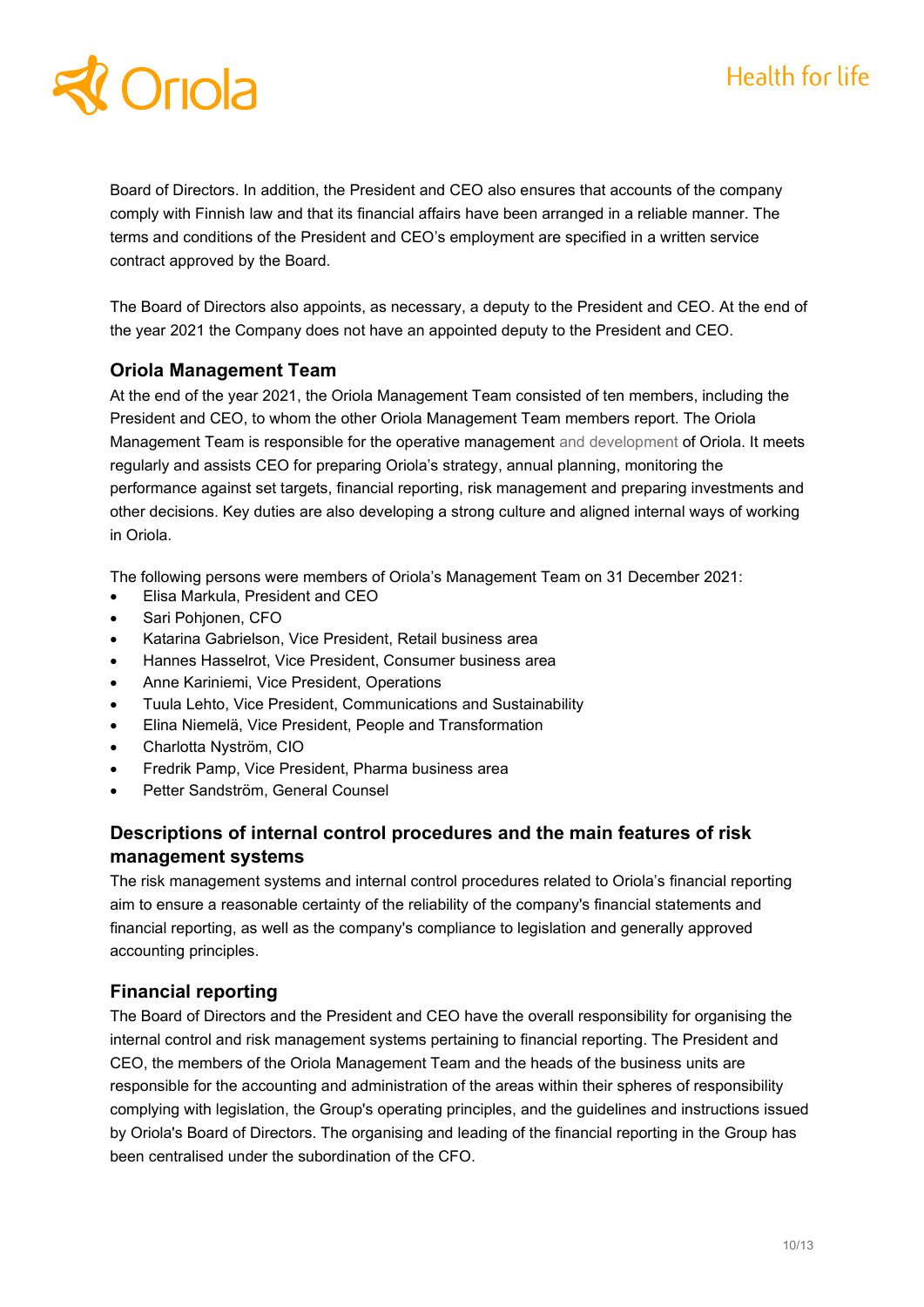# **Oriola**

### **Health for life**

Oriola Group follows the International Financial Reporting Standards (IFRS) approved for application within the European Union. Instructions and accountancy principles for financial reporting are collected in an accounting manual that is updated as soon as standards change, as well as in the financial department's instructions that are followed in all Group companies. Group accounting is responsible for following and keeping up to date with financial statement standards, upholding the principles concerning financial reporting and distributing information about these to the business units.

#### **Measurement and follow-up**

The performance of the Group is monitored in the Oriola Management Team with monthly reports as well as in the monthly operational reviews of the business segments. The financial situation of the Group is also monitored in the meetings of the Board of Directors. The Audit Committee and the Board of Directors examine the interim reports and financial statements before their publication. Monitoring of the monthly reports also ensures the effectiveness of internal supervision. Each business segment must ensure effective supervision of its own operations as part of Group-level internal supervision. The business segments and the Group Finance organisation are responsible for the evaluation of the processes covering financial reporting. The evaluations must contain balances and analyses, which are compared with budgets, assessments and various economic indicators.

#### **Internal control**

Internal control forms an essential part of the company's governance and management systems. It covers all of the Group's functions and organisational levels. The purpose of internal control is to ensure a sufficient certainty that the company will be able to carry out its strategy. Internal control is not a separate process but a procedural measure covering all Group-wide operating principles, guidelines and systems.

The purpose of Oriola's internal supervision system is to support the implementation of the Group strategy and to ensure that rules and regulations are observed. The company's internal supervision is based on a Group structure, in which the Group's operations are organised into Business Areas and Group functions. Group functions issue Group-level guidelines laying down the operational framework and the persons responsible for the process. The guidelines cover such areas as accounting, reporting, financing, investments and business principles.

The guidelines aim to ensure that all risks connected to the achievement of the company's objectives can be identified and managed. The control measures cover all Group levels and functions. All new instructions and guidelines are published on the company's internal website and staff members can provide feedback to the management and anonymously report any questionable activities through the whistleblowing channel.

#### **Risk management**

The Board of Directors of Oriola approves the company's risk management policy in which the risk management operating model, principles, responsibilities and reporting are specified. The Board assess the Company's long-term strategic risks and oversees the effectiveness of the risk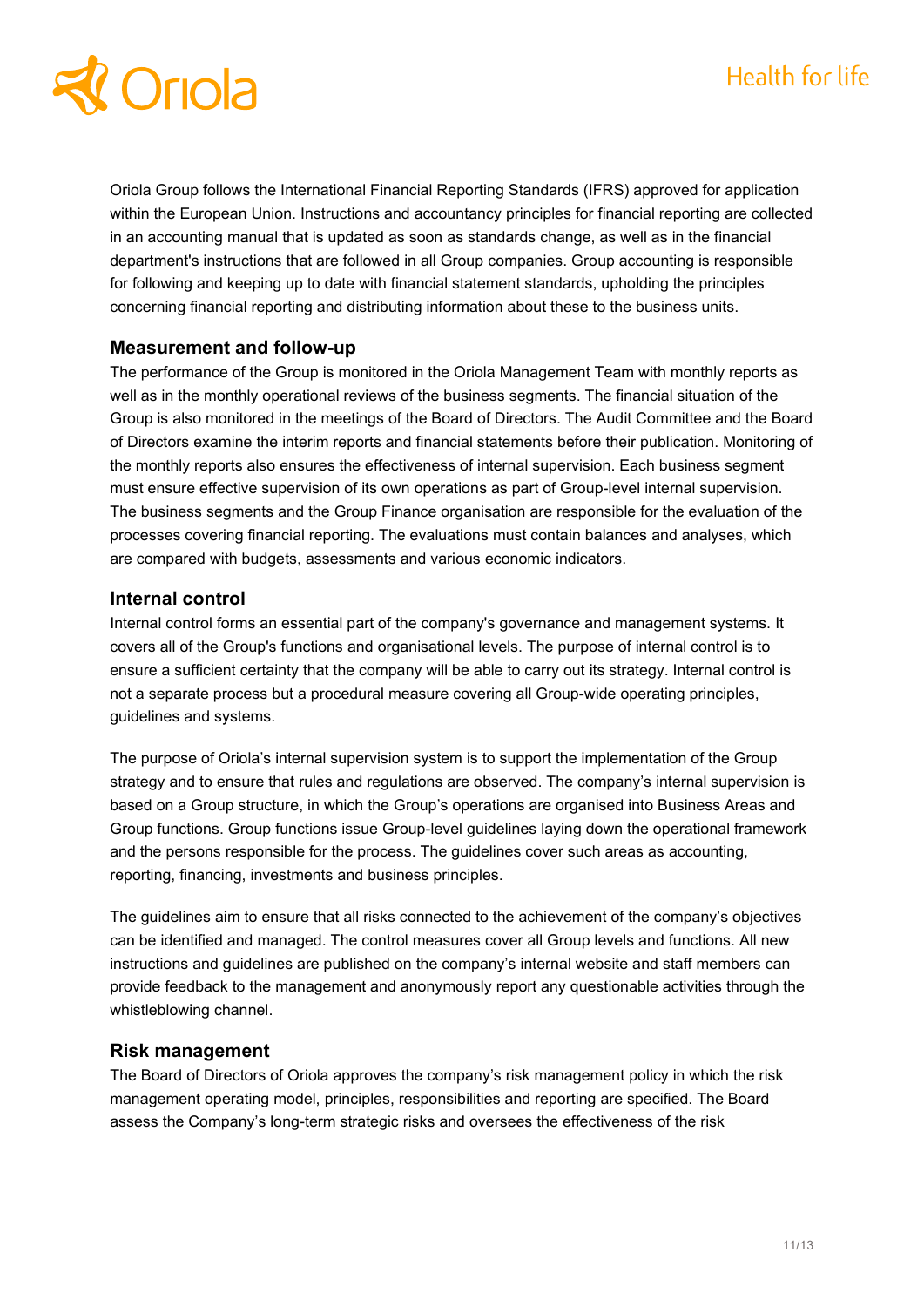## Oriola

management. The Board-appointed Audit Committee regularly reviews and monitors the implementation of the risk management policy in the Group and the risk management process.

Oriola has specified the company's risk management model, principles, organisation and process in the Group Risk Management Policy. The Group Risk Management Policy defines the enterprise risk management system, objectives, roles and responsibilities within Oriola in order to identify and manage risks related to execution of the Company's strategy and operations. The Group Risk Management Policy is the main risk management document within Oriola and must be followed by all Oriola business units, subsidiaries and entities. Additionally, the Group has a Code of Conduct policy, a Treasury policy and an Approval policy covering compliance and financial risks. Oriola's risks are classified as strategic, operational, financial and hazard risks. Risk assessment and management are key elements in the strategic planning, operations and daily decision making in the company.

Risk management and the most significant risks are described on the company's website at www.oriola.com.

#### **Other information to be provided in the CG statement**

#### **Internal audit**

Oriola uses an outsourced internal audit function for the purpose of fulfilling its internal audit requirements. The outsourced internal audit function is an independent and objective assurance activity reporting directly to the Audit Committee of the Board of Directors. The internal audit assignments are carried out on the basis of an Internal Audit Charter approved by the Board of Directors as well as an Internal Audit Plan annually reviewed and approved by the Audit Committee.

#### **Insider management**

Oriola complies with the insider holding guidelines issued by Nasdaq Helsinki Ltd (January 1, 2021) and the Market Abuse Regulation (596/2014, "MAR"). Oriola has issued its insider guidelines ("Guidelines") which are based on applicable EU and Finnish legislation (especially MAR and the Securities Markets Act 746/2012), the insider guidelines of Nasdaq Helsinki Ltd, and the regulations and guidelines of the European Securities Markets Authority and the Finnish Financial Supervisory Authority.

Members of the company's Board of Directors, the President and CEO, the members of the Oriola Management Team that have operational responsibilities leading a business area of the company as well as the CFO, CIO and Vice President Operations are considered the management of the company ("Management"). Management and their related parties shall notify all transactions with the company's securities or financial instruments made on his or her own account to the company and the Finnish Financial Supervisory Authority without delay and three working days from the execution of the transaction at the latest. The guidelines set trade restrictions prohibiting Management and the persons who participate in the preparation of interim and annual financial statements of Oriola from making transactions with the company's securities or financial instruments related to them during a closed period of no less than 30 days before a financial report of Oriola is made public (closed period).